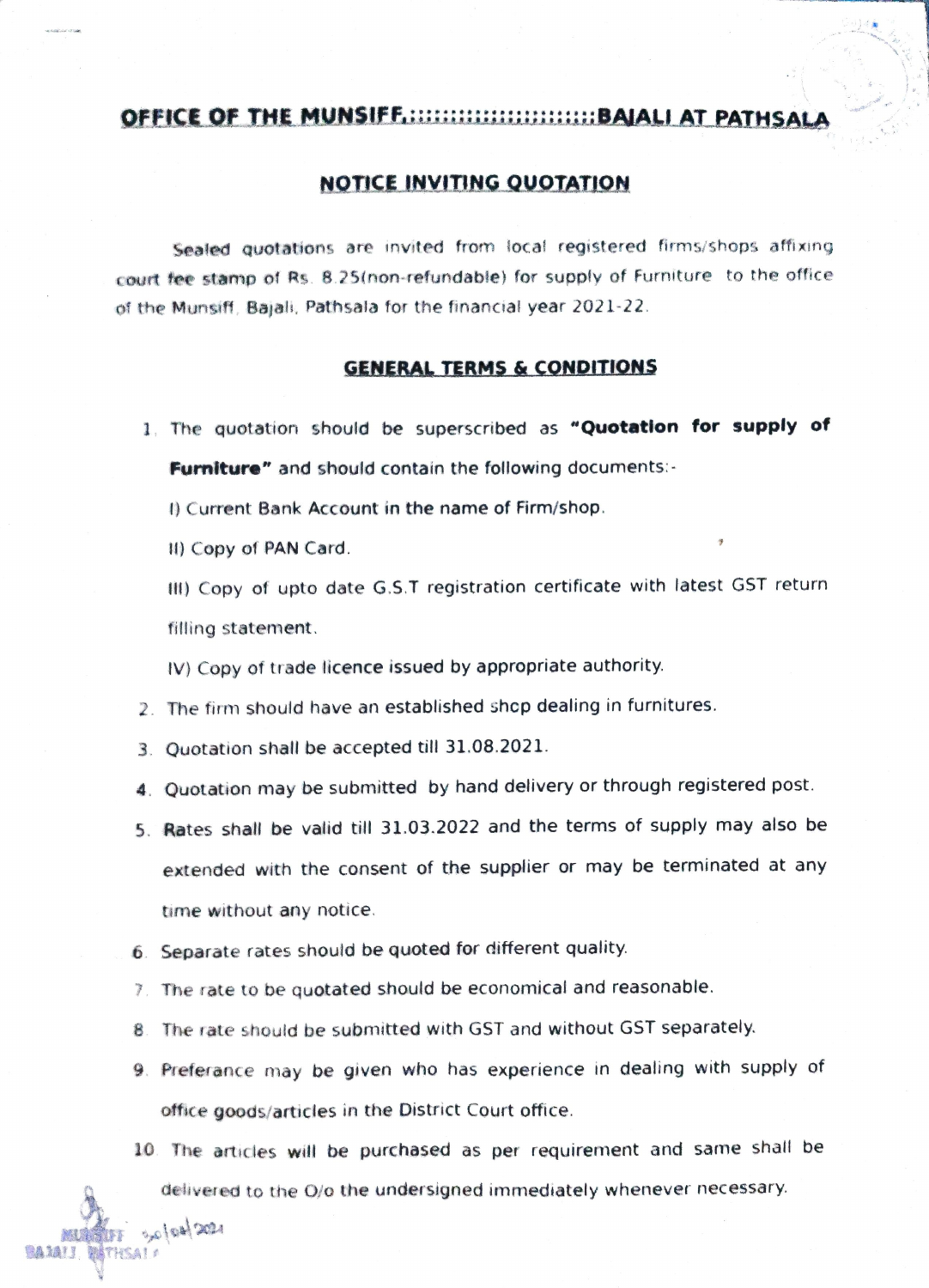- 11. The firm should quote rate of items for the specified brand name, size, weight etc., (where applicable) as per the prescribed list/format appended herewith without adding any extra item.
- 12.Supplier shall have to supply the articles within 7 (Seven) days after receipt of the same.
- 13.The decision of the undersigned in all respect shall be final and binding.

For more details contact with the office of the undersigned before submitting quotation.

> Sd/- S.J. Bora Munsiff Bajali, Pathsala

Memo No.MB/2021/376 - 78 Dated the 31th of  $\frac{1}{2}$ Copy to :-

1The System Officer, O/o the District & Sessions Judge, Barpeta. She is directed to upload the notice in the official website along with list of items enclosed.

2. Notice board of this office for information.

3. Guard file.

(Shri S. Bora) Munsiff Bajali, Pathsala MUNSIFF BA.1ALI, PATHSALA